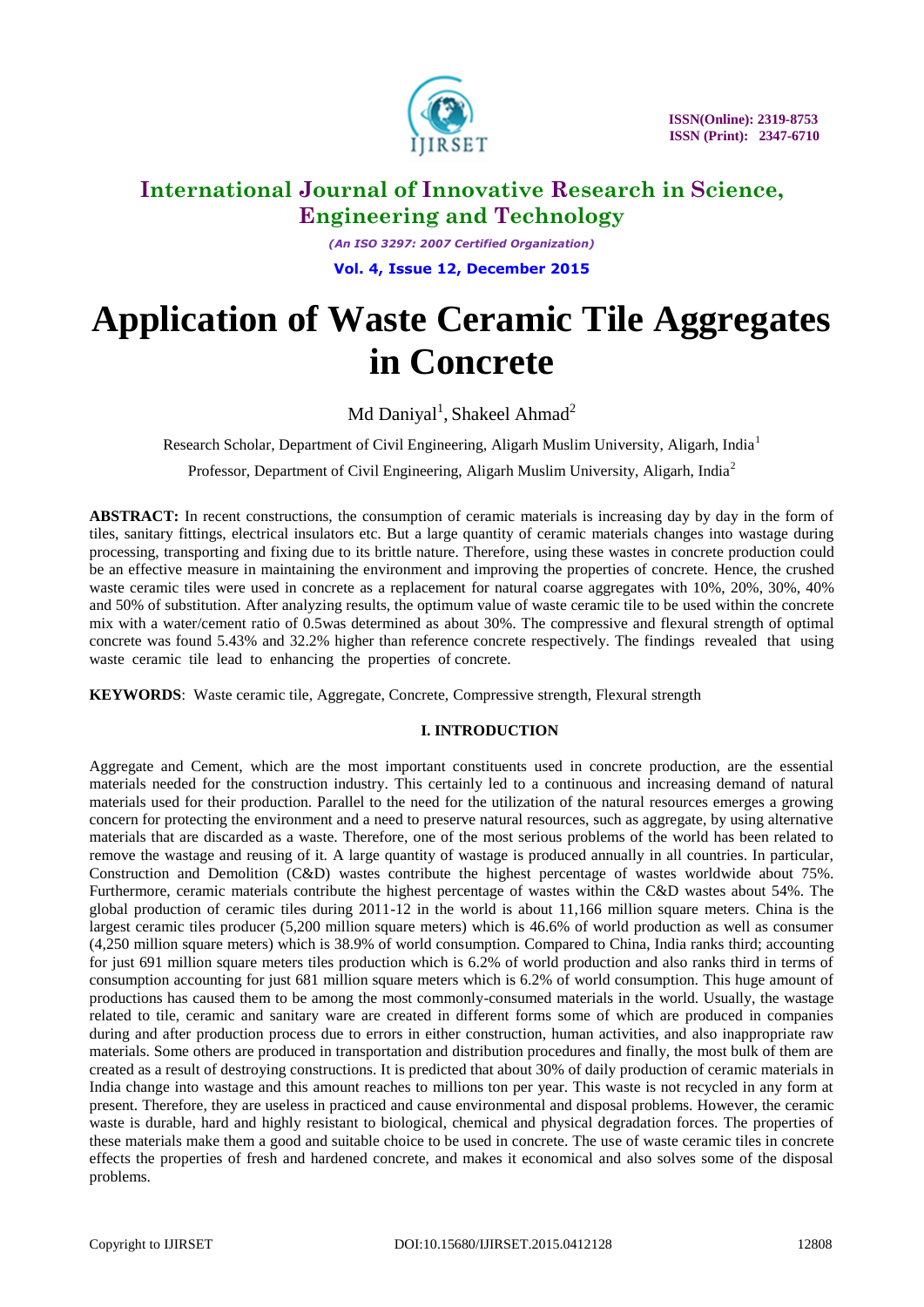

*(An ISO 3297: 2007 Certified Organization)*

### **Vol. 4, Issue 12, December 2015**

Some of previously studies have investigated the use of ceramic wastage in concrete as a partial replacement of cement or natural aggregates (fine/coarse). Khaloo (1995), observed that the concrete made with 100% crushed tile as the coarse aggregate had a lower density and higher compressive  $(+2%)$ , tensile  $(+70%)$  and flexural  $(+29%)$  strengths. Lopez et al.(2007) concluded that this substitution process would increase slightly the compressive strength. Besides, Torgall and jalali (2010) also concluded that using ceramic wastage as sand and coarse aggregate can slightly enhance compressive strength and also durability of concrete. Medina et al.(2012) also deal with the substation of ceramic as a coarse aggregate and finally reported a positive effect for the process. Tavakoli D. et al.(2013) estimated that the optimal case of using tile wastage as sand are amounts of 25 %to 50 %, besides, the best case of their use as coarse aggregate are as amounts of 10% to 20%. Information regarding studies on concrete made with ceramic wastes is available in different forms in a scattered manner, and has also not adequately reached the large volume of stakeholders engaged in the construction activities across the length and breadth of our country. Due to this, the effective utilization of ceramic wastes in concrete has not attained the expected level in India even today. Hence, there is a compulsion on the part of civil engineering community, to take appropriate strategies so that the consumption of such potential waste by the construction industries will be on rise day-by-day leading to a green environment which is of course the need of the hour for our nation. This paper deals with the experimental studies made on compressive strength, unit weight and flexural strength of concrete made with ceramic tiles.

### **II. MATERIALS AND METHODS**

In this experimental study, first the grinded waste ceramic tile and then its grading were done in a way that the tile grading curve of the natural aggregates used in control concrete was completely in compatible with the ceramic tile aggregates as per IS 383-1970. After that, a range of experiments were done on natural aggregates and ceramic tile aggregates as per IS 2386 (Part I-VIII) -1960. Having been ready, in the first stage of the study, the ceramic tiles with percents of 0, 10, 20, 30, 40 and 50 were substituted for natural coarse aggregates with w/c ratio of 0.4, 0.5 and 0.6. After that, a comparison was made between the slump , unit weight and comprehensive strength, of new concrete and the reference samples. After that optimum percent of ceramic tile aggregate and w/c ratio were determined. Finally, flexural strength of optimal concrete and reference concrete were determined.

# **2.1Material Properties**

# **2.1.1 Cement**

Ordinary Portland Cement 43 Grade conforming to IS: 8112-1989 is used. Consistency, Setting time and Compressive strength tests were conducted on cement as per IS: 4031-1988.

| <b>Property</b>              | Value     |
|------------------------------|-----------|
| Normal consistency           | 30%       |
| Initial setting time         | 42 minute |
| 7 days compressive strength  | 22.1 MPa  |
| 28 days compressive strength | 43.4 MPa  |

#### **Table-1: Properties of Cement**

### **2.1.2 Aggregates**

The locally available river sand was used as fine aggregate and crushed quartzite aggregate of maximum nominal size of 20mm, was used as coarse aggregate as shown in Figure-1(a). The waste ceramic tiles used throughout this experimental study were gathered from the Welcome Trading Company, Aligarh (manufactured by Kajaria Ceramics Ltd., Mobi-Gujarat) as shown in Figure-1(b). The gradations of natural coarse aggregate and waste ceramic tile aggregates are shown in Figure-2(a) and Figure-2(b) respectively Physical properties of the aggregates are shown in Table-2.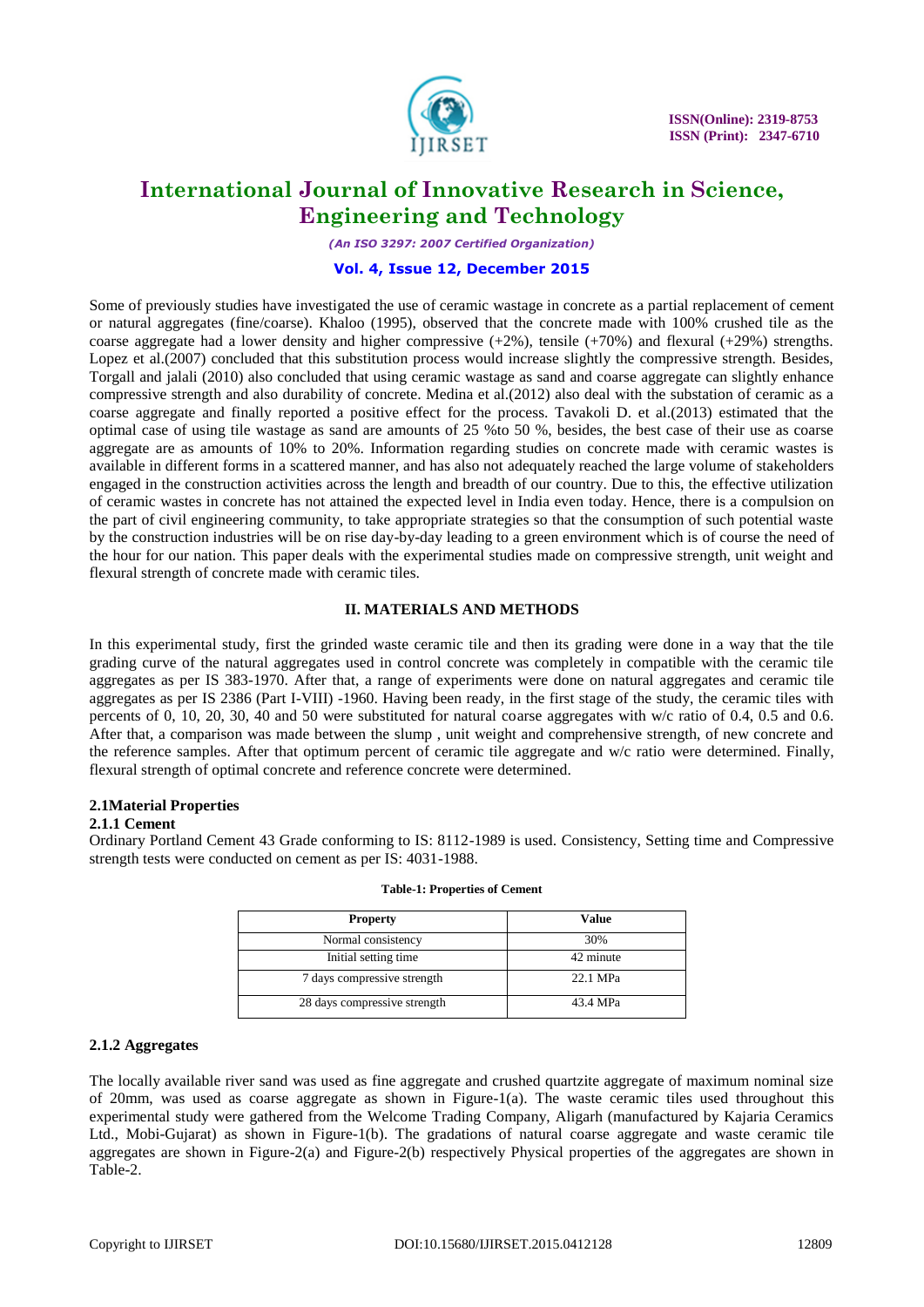

*(An ISO 3297: 2007 Certified Organization)* **Vol. 4, Issue 12, December 2015**



**Figure-1: (a) Natural coarse aggregates (b) Crushed waste ceramic tile aggregates**

# **2.2 Mix proportions**

Quantities of the concrete materials used for the all concrete mixtures are shown in the Table-3. Eighteen types of concrete mixes were prepared in order to carry out the research. All the concrete mixes were produced by keeping proportion of 1:1.5:3 (cement: fine aggregate: coarse aggregate), cement content (300 kg/m<sup>3</sup>), and quantity of fine aggregate constant and changing the proportions of coarse aggregate with waste ceramic tile aggregate with the w/c ratios of 0.4, 0.5 and 0.6.



**Figure-2: (a) Grain size distribution curve of Natural coarse aggregate (b) Grain size distribution of coarse waste ceramic tile aggregate**

|  | Table-2: Properties of Aggregates |
|--|-----------------------------------|
|  |                                   |

| <b>Property</b>                 | Natural fine aggregate | Natural coarse aggregate | <b>Coarse Waste Ceramic</b><br>tile aggregate |
|---------------------------------|------------------------|--------------------------|-----------------------------------------------|
| Fineness modulus                | 2.40                   | 6.96                     | 6.98                                          |
| Maximum size (mm)               | ۰                      | 20                       | 20                                            |
| Dry compacted density $(kg/m3)$ | 1319                   | 1618                     | 1325                                          |
| Water absorption (%)            | 1.60                   | 0.25                     | 4.5                                           |
| Specific gravity                | 2.60                   | 2.62                     | 2.35                                          |
| Crushing value (%)              | ۰                      | 12.86                    | 14.33                                         |
| Impact value $(\%)$             | ۰                      | 20.2                     | 24.2                                          |

# **2.3 Casting and Testing of specimens**

The workability of the fresh concrete was measured with a standard slump cone using the slump test. The Total 54 test specimens were cast in steel cubic moulds (150 mm×150 mm  $\times$ 150 mm) and compacted on a vibrating table to determine their compressive strength and unit weight after 28 days of curing. After approximately 24 hours, the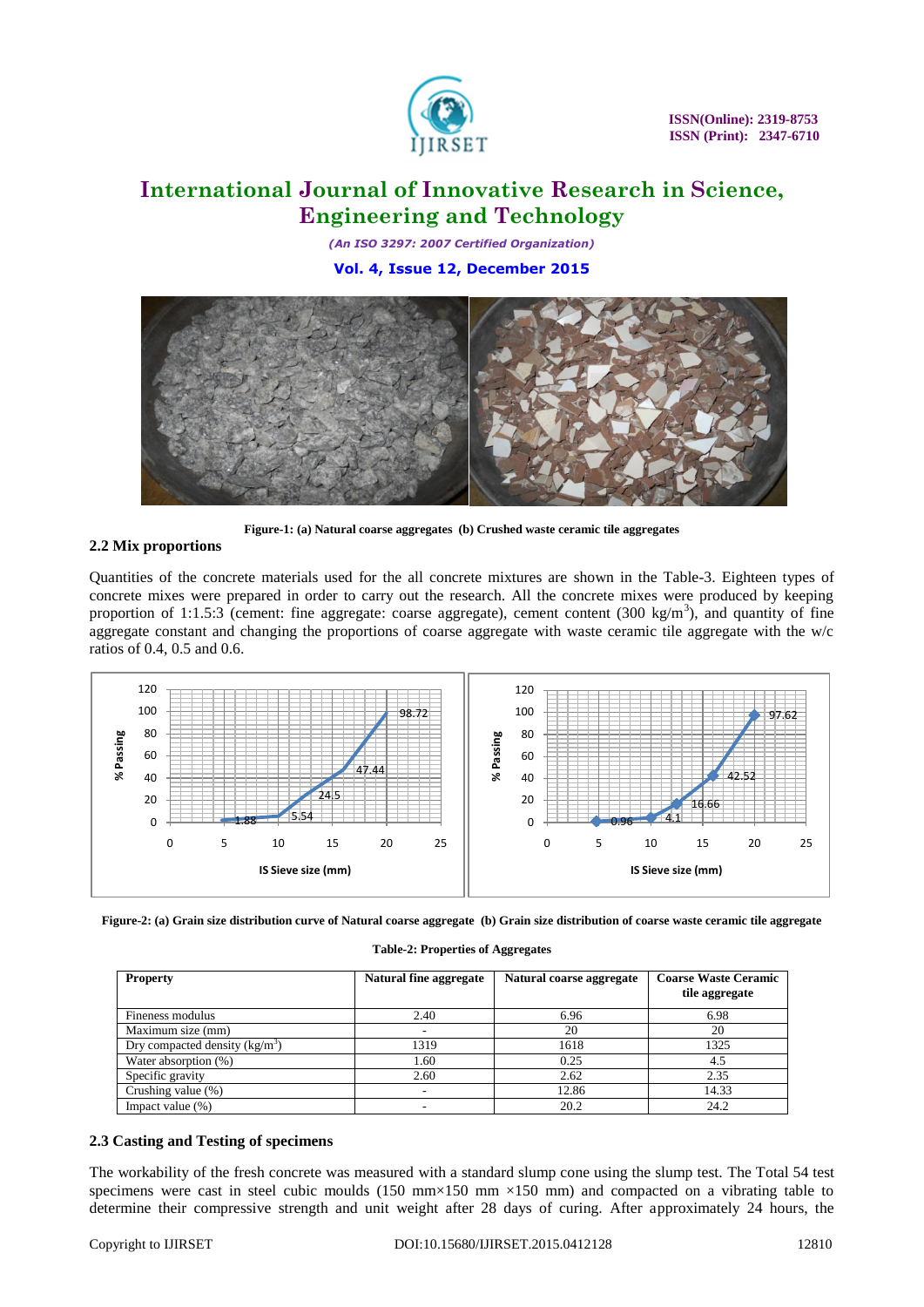

*(An ISO 3297: 2007 Certified Organization)*

### **Vol. 4, Issue 12, December 2015**

specimens were removed from the moulds. The concrete specimens were cured at  $27 \pm 2$  ° C until the test age. Then, extra series of 6 tests were conducted for determining the flexural strength for the optimal concrete mixes. All the tests were conducted as per IS  $516 - 1959$ .

| Group   | <b>W/C Ratio</b> | <b>Cement</b>        | Water      | Fine aggregate       | <b>Natural Coarse</b> | Ceramic coarse       |
|---------|------------------|----------------------|------------|----------------------|-----------------------|----------------------|
|         |                  | (kg/m <sup>3</sup> ) | $(kg/m^3)$ | (kg/m <sup>3</sup> ) | aggregate             | aggregate            |
|         |                  |                      |            |                      | $(kg/m^3)$            | (kg/m <sup>3</sup> ) |
| $C4-0$  |                  | 300                  | 120        | 450                  | 900                   | $\Omega$             |
| $C4-10$ |                  | 300                  | 120        | 450                  | 810                   | 90                   |
| $C4-20$ | 0.4              | 300                  | 120        | 450                  | 720                   | 180                  |
| $C4-30$ |                  | 300                  | 120        | 450                  | 630                   | 270                  |
| $C4-40$ |                  | 300                  | 120        | 450                  | 540                   | 360                  |
| $C4-50$ |                  | 300                  | 120        | 450                  | 450                   | 450                  |
| $C5-0$  |                  | 300                  | 150        | 450                  | 900                   | $\Omega$             |
| $C5-10$ |                  | 300                  | 150        | 450                  | 810                   | 90                   |
| $C5-20$ | 0.5              | 300                  | 150        | 450                  | 720                   | 180                  |
| $C5-30$ |                  | 300                  | 150        | 450                  | 630                   | 270                  |
| $C5-40$ |                  | 300                  | 150        | 450                  | 540                   | 360                  |
| $C5-50$ |                  | 300                  | 150        | 450                  | 450                   | 450                  |
| $C6-0$  |                  | 300                  | 180        | 450                  | 900                   | $\Omega$             |
| $C6-10$ |                  | 300                  | 180        | 450                  | 810                   | 90                   |
| $C6-20$ | 0.6              | 300                  | 180        | 450                  | 720                   | 180                  |
| $C6-30$ |                  | 300                  | 180        | 450                  | 630                   | 270                  |
| $C6-40$ |                  | 300                  | 180        | 450                  | 540                   | 360                  |
| $C6-50$ |                  | 300                  | 180        | 450                  | 450                   | 450                  |

#### **Table-3: Concrete mixture proportions [1:1.5:3]**

# **III. RESULTS AND DISCUSSIONS**

#### **3.1 Effect of waste ceramic tile aggregate on concrete workability**

The effect of waste ceramic tile aggregates content into the concrete mix on the workability of the fresh concrete mix expressed as the slump value for different water-cement ratios. The data interpretation was done on two different bases, the waste ceramic tile content and the mixing water cement ratio. As it can be seen, the fresh concrete workability is inversely affected by the increase of water cement ratio. Also the slump value decreases as the amount of tile as coarse aggregate increases. This decrease can be because of higher absorption of water by tiles and also being more angular shape of waste ceramic tile aggregates. On the whole, slump is changing in the samples and this change occurs between 10 to zero millimeters for w/c ratio of 0.4, between 45 to 30 millimeters for w/c of 0.5 and between 120 to 85 millimeters for w/c of 0.6 as shown in figure-4(a). The degree of workability is very low for w/c of 0.4, which is considered inappropriate for a concrete operation. The degree of workability is low for w/c of 0.5, but generally it is considered appropriate for a concrete operation. The degree of workability is high for w/c of 0.6, which is considered appropriate for a concrete operation.

#### **3.2 Effect of waste ceramic tile aggregate on concrete density**

The density of concrete is a measurement of concrete's solidity. Figure-4(b), illustrates the effect of coarse waste ceramic tile content into the concrete mix on the mass density of the hardened concrete for different water cements ratios. As a general outcome, it can be easily noticed that concrete mass density was inversely affected by the increase of water cement ratio. More specifically, as we increase the substitution amount of ceramic tile aggregate, the unit weight decreases and it is due to the less unit weight of tile. That is, for 50 percent of ceramic tile substitution this decrease has been turned out to be about 3.4 percent for w/c of 0.4, 2.7 percent for w/c of 0.5 and 3.1 percent for w/c ratio of 0.6. Therefore, it can be concluded that the weight of a structure can be decreased up to 3.4 percent, 2.7 percent and 3.1percent for w/c ratio of 0.4, 0.5 and 0.6 respectively. As a whole, it can be asserted that using tile causes a decrease in unit weight and hence it helps the load bearing capacity of structures.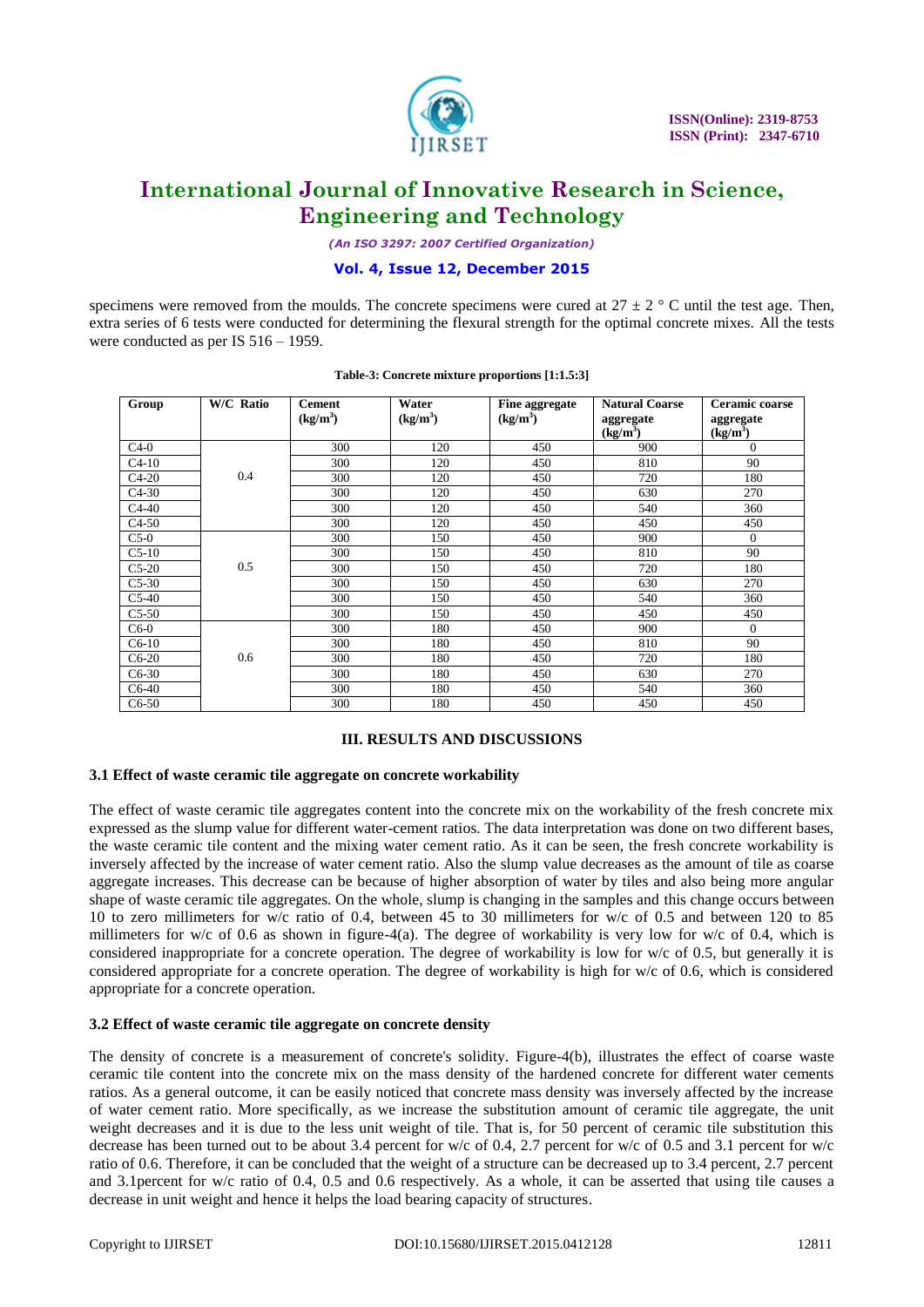

*(An ISO 3297: 2007 Certified Organization)* **Vol. 4, Issue 12, December 2015**



**Figure- 4: (a) Slump value versus w/c ratio with different percentage of coarse waste ceramic tile aggregates (b) Concrete density versus W/C ratio with different percentage of coarse waste ceramic tile aggregates**

# **3.3 Effect of waste ceramic tile aggregate on compressive strength of concrete**

Figure -6(a) shows a typical hardened concrete sample after failure under the compressive loading test, which indicate that the failure mode is similar to normal concrete failure. Figure-6(b) illustrates the effect of coarse waste ceramic tile content into the concrete mix on the 28-days compressive strength of the hardened concrete for different water-cement ratios. It was observed that 28-days compressive strength is improved for w/c ratio of 0.4 up to 20% coarse waste ceramic tile aggregate as compared to reference concrete. Beyond 20% coarse waste ceramic tile aggregate the compressive strength is decreased as compared to reference concrete. Further, the highest reported strength belonged to the sample which included 10 percent tile whose compressive strength has increased about 3.5 percent. Also the 28 days compressive strength is fairly improved at 0.5 w/c ratio with a portion of 30% coarse waste tile aggregate content as compared to reference concrete. After 30% coarse waste ceramic tile aggregate the compressive strength is decreased as compared to reference concrete. Further, the highest reported strength belonged to the sample which included 10 percent tile whose compressive strength has increased about 8.9 percent. However for w/c ratio of 0.6, compressive strength is improved somewhat up to a portion of 40% coarse waste tile aggregate content, but the increment is found to be less and is comparable to reference concrete. The highest reported strength belonged to the sample which included 20 percent tile whose compressive strength has increased about 3.2 percent. It shows that using tile as a coarse aggregate not only cause no reduction in the strength of concrete, but also increase the compressive strength of it up to 20 percent for w/c ratio of 0.4, 30 percent for w/c ratio of 0.5 and 40 percent for w/c ratio of 0.6. Also bear no negative impact on compressive strength. The strength of the samples which include tile has been reported to be very similar to each other. On the contrary, the compressive strength decreased considerably as the amount of tile aggregate increased beyond 20%, 30% and 40% for w/c ratio of 0.4, 0.5, and 0.6 respectively. One reason for decreasing the strength of samples as a result of enhancing the amount of tile may be the increase in the flaky aggregate. The tile aggregates especially in bigger sizes have flaky shapes, as the use of this aggregate increase in concrete the percent of flaky aggregate in it and in turn lead to the decrease of strength. Further, another reason could be due to lack of engagement of aggregates with concrete, as a result of the smooth surface of aggregates.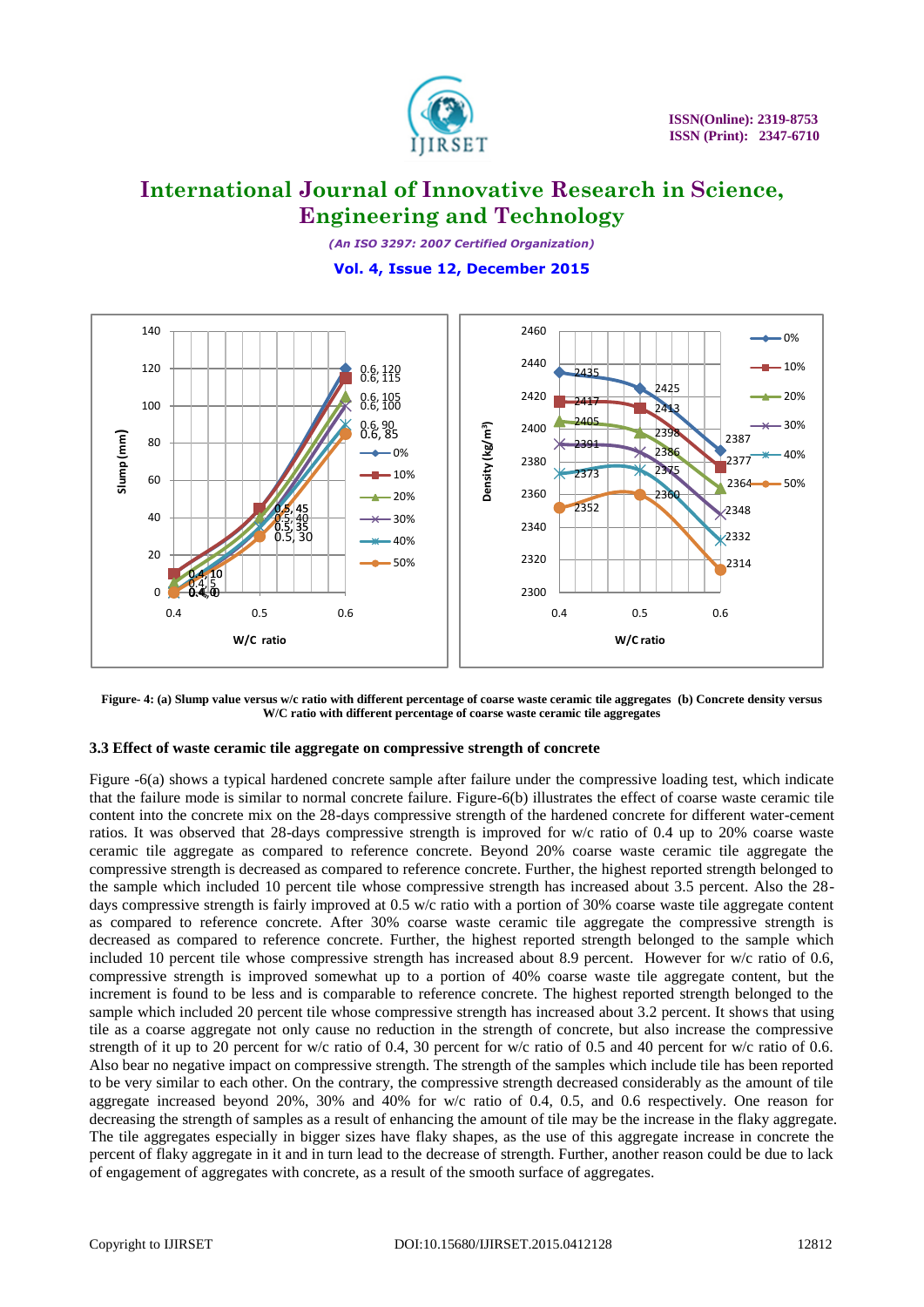

*(An ISO 3297: 2007 Certified Organization)* **Vol. 4, Issue 12, December 2015**



**Figure-6: (a) Typical testing reference cube (left) and waste ceramic tile cube (right) after failure for determining concrete compressive strength (b) 28-Days concrete compressive strength versus w/c ratio for different percentage of coarse waste ceramic tile in the mix**

### **3.4 Optimal waste ceramic tile contents in concrete mixes**

The main goal of this research is to introduce the waste ceramic tiles into the concrete mix for economical and environmental benefits, but with the improvement of the concrete compressive strength, or at least without losing the expected level of standard concrete mixes. The second objective of this research program is to find out the optimal waste ceramic tile contents in concrete mixes. The optimal case is obtained by analyzing the above mentioned output results and the corresponding illustrative figures. The optimal case is one, which will give workable concrete mix and improved compressive strength.

After the analyzing the outputs results, concrete mix with a water/cement ratio of 0.5 with 30% of waste ceramic tile aggregate was chosen to be optimal case. It was because of the fact that the concrete mix with a water/cement ratio of 0.5 has given workable concrete mix and improved compressive strength as compared to reference concrete. The obtained optimum waste ceramic tile proportions were used to implement the second phase of the testing program comprises testing waste ceramic tile concrete mix for flexural strength. The next sections focus only on the mixes with the optimum value of waste ceramic tile to be used to determine flexural strength. The flexural strength of the optimal concrete mixes is to be compared with reference concrete mixes. The optimal concrete mixes were made with coarse waste ceramic tile content of 30% and reference concrete were made with natural coarse aggregate only. The cement content  $300\text{kg/m}^3$  and w/c ratio of 0.5 were chosen to be constant for both the mixes.

# **3.5 Effect of waste ceramic tile aggregate on flexural strength of concrete**

The flexural test measures the force required to bend a beam under two point loading conditions. Flexural modulus is used as an indication of a material's stiffness when flexed. This test method follows the IS: 516-1959 procedure where the  $10\times10\times50$  cm hardened concrete specimen lies on two 40 cm apart supporting spans and the load is applied to the centre by the loading nose at a specified rate till failure, as illustrated in Figure-8(a).

The test was conducted on Reference Concrete (C5-0) and Ceramic Waste Concretes (C5-30) containing optimum percentage of waste ceramic tile aggregate i.e. 30% as shown in Figure-8(b). The final output results are listed in Table-4. From the testing results, it can be noted that the flexural strength of the ceramic waste concrete increased with the increase of quantity of ceramic waste in the concrete as partial replacement of natural coarse aggregate. Taking the strength of reference concrete (2067 kN/m<sup>2</sup>) as base value, it is analyzed that the flexural strength of Optimal Ceramic Waste Concrete 32.2% higher than flexural strength of Reference Concrete. This increase again may be due to the pozzolanic property of ceramic tiles and its water absorption capacity which ultimately reduces the w/c ratio.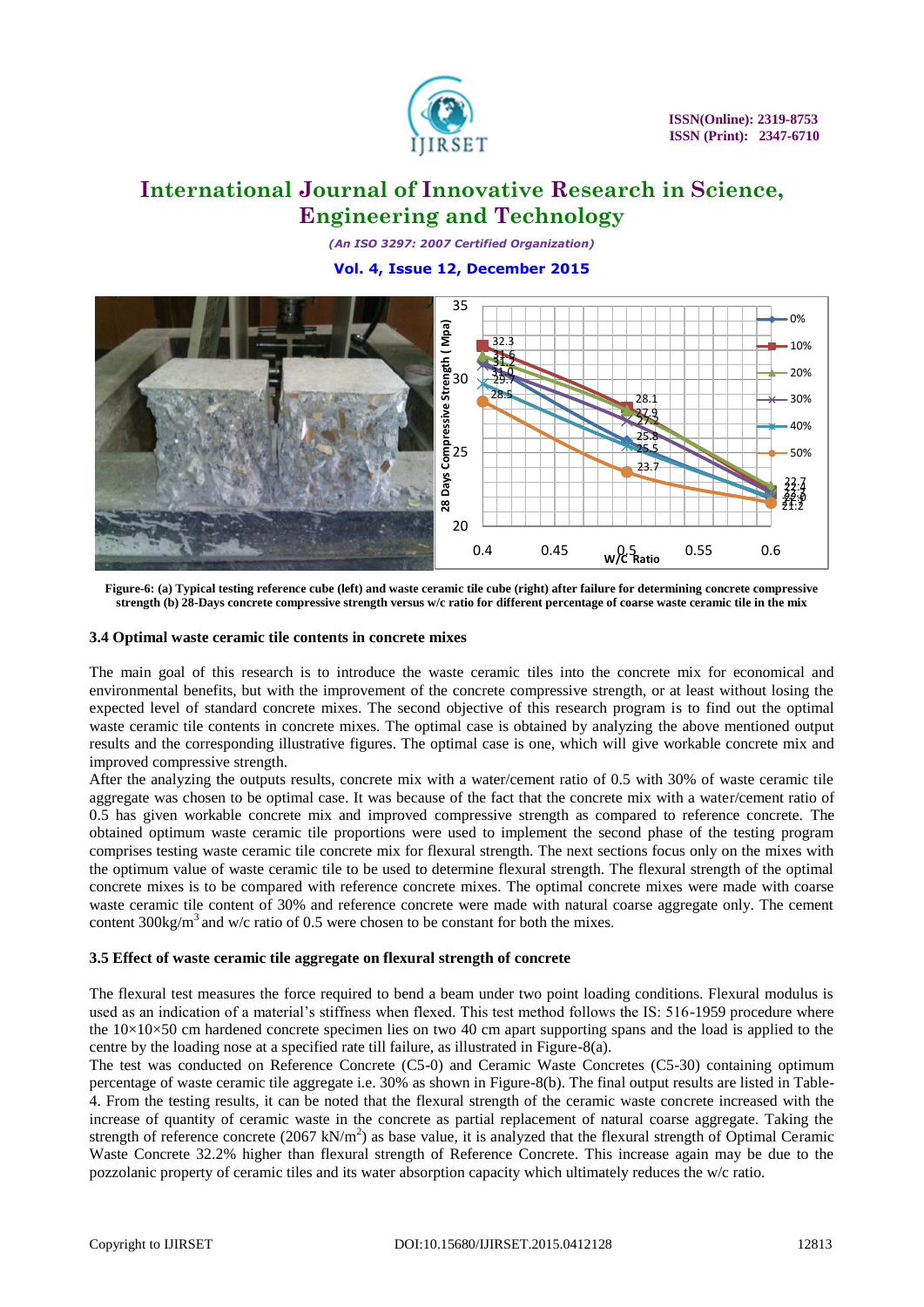

*(An ISO 3297: 2007 Certified Organization)*

### **Vol. 4, Issue 12, December 2015**

#### **Table -4: Flexural strength test results**

| Group      | 28 days Flexural Strength $(kN/m2)$ |
|------------|-------------------------------------|
| $\sim$ 5-0 | 2067                                |
| $C5-30$    | 2733                                |



**Figure -8: (a) Flexural strength testing apparatus with specimen (b) specimen after failure**

# **IV. CONCLUSIONS**

The process of substituting 0 to 50 percent waste ceramic tile as coarse aggregate was studied and then parameters of Slump, compressive strength, unit weight and flexural strength were measured. Finally, the following conclusions can be highlighted from the output of this research and can be summarized as follows:

- 1) The output results revealed that using coarse waste ceramic tile within the concrete mix lead to a considerable reduction in the workability for all the mixtures. Also, it was noticed that the workability of concrete gradually decreased with the increase of quantity of waste ceramic tile content.
- 2) As a general outcome, it was noticed that the concrete mass density was decreased by the increase of water cement ratio. Also, it was noticed that the density of concrete gradually decreased with the increase of quantity of waste ceramic tile content.
- 3) Compressive strength of concrete gradually increased with the increase of quantity of coarse waste ceramic tile aggregate up to certain limits i.e 20% for w/c ratio of 0.4, 30% for w/c ratio of 0.5 and 40% for w/c ratio of 0.6. The greatest compressive strength was observed for C5-10 concrete.
- 4) It was noticed that the flexural strength of Optimal Waste Ceramic Concrete was 32.2% higher than flexural strength of Reference Concrete. Therefore, it can be concluded that the use of coarse waste ceramic tile content in the concrete enhanced the flexural strength considerably.
- 5) Also, it can be seen that using waste ceramic tiles in concrete production causes no remarkable negative effect in the properties of concrete. The optimal case of using waste ceramic tiles as coarse aggregates is found to be 10 to 30 percent. In these measures, not only an increase happens in compressive strength, but also a decrease in unit weight is reported.
- 6) Finally, using waste ceramic tiles in concrete is an effective measure with regard to reducing the costs of concrete and keeping the environment clean along with wastage management and decreasing the use of natural raw materials.